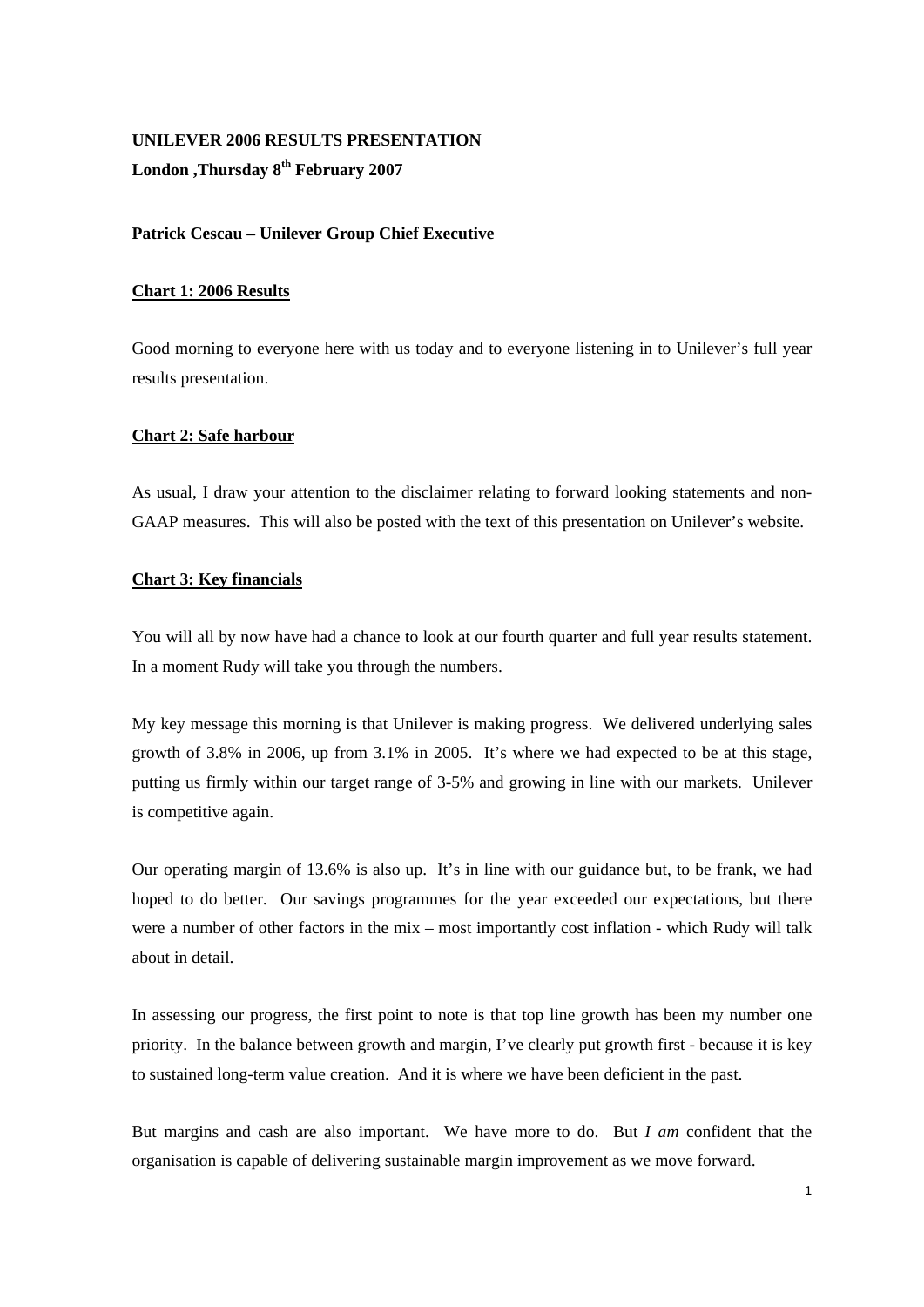In my presentation later I want to give you an understanding of how fundamentally we've been changing the way Unilever operates – because I believe that illustrates how the results we're delivering are already qualitatively better as a consequence and will drive further progress in 2007 and beyond.

First let me hand over to Rudy to take you through our Q4 and full year results. Rudy…

### **Rudy Markham – Unilever Chief Financial Officer**

Thanks Patrick.

Let me start with the top-line.

#### **Chart 4: Turnover**

Our sales in the year at  $\epsilon$ 39.6bn were 3.2% ahead, including 0.3% from favourable currency movements. By Q4, the weakening of the US dollar and other currencies against the euro caused the currency effect to swing to -3%.

The Frozen Foods disposal is treated as a discontinued operation and therefore does not impact on turnover. Other disposals reduced turnover by -0.7% in 2006, with the largest impact coming from Mora frozen snacks in the Netherlands and Finesse and Aquanet hair brands in the U.S...

### **Chart 5: Consistent growth**

Organic growth was 3.8% in the year.

Q4 was slightly lower than this at 3.4%, but in line with our expectations against a strong fourth quarter in 2005. This is the  $7<sup>th</sup>$  successive quarter in which growth has been in or around our 3-5% range, and is reflected in our market shares which have remained stable throughout.

Volume growth of 2.8% is similar to last year, but there has been an increasing contribution from pricing through the year, reaching 1.2% in Q4.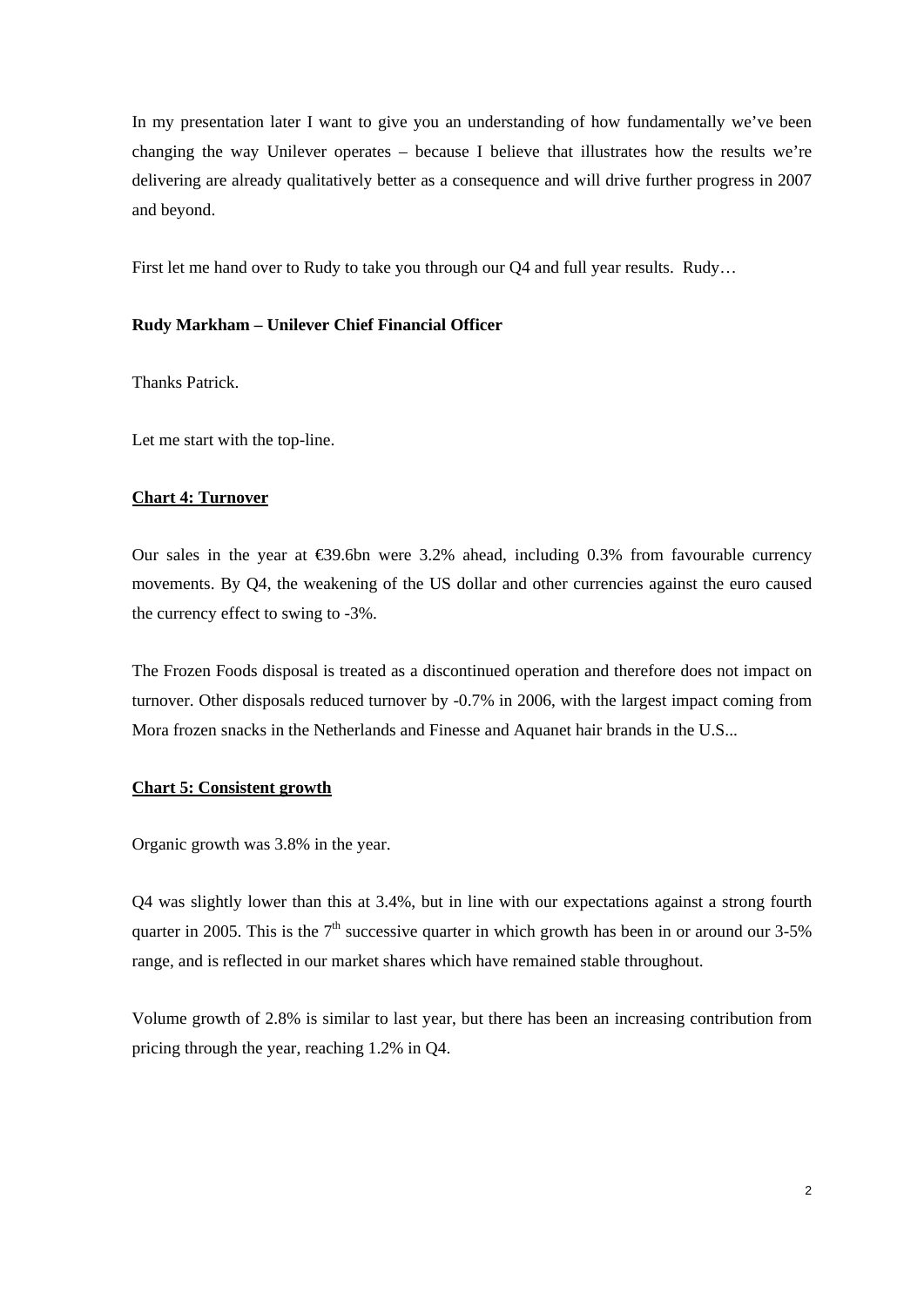### **Chart 6: Broad-based growth**

As you can from this chart, our growth in 2006 is broad based both geographically, and across categories.

Looking first at the regions.

### **Chart 7: Growth in Europe**

As we said at the beginning of last year, returning Europe to growth was a key priority for us in 2006. 1% growth in the year was underpinned by a return to growth in the UK, our largest European business. The Netherlands also had a good year. In fact, most of our major Western European markets delivered better performance. The most notable exception was France, where we have not made the headway we wanted to.

Across the region, aggregate market share was stable, with gains in ice cream, soups, spreads, deodorants and body-care, and losses in laundry, hair and tea.

The shape of our performance in Europe also reflected our growth priorities. Thus, Russia saw another year of double digit growth, while Personal Care in Europe grew by nearly 4%.

#### **Chart 8: Growth in the Americas**

The Americas grew by 3.7%. Within that, the U.S. grew by  $2 \frac{1}{2}$ %, though we estimate consumer off-take in the year to have been over 3%. This reflects the impact of trade de-stocking in Personal Care at the start of the year, and in Ice Cream in the  $2<sup>nd</sup>$  half.

Latin America grew by nearly 6%. Growth strengthened throughout the year after a slow start. Most markets delivered good growth, including Brazil, Argentina, Central America and Andina. The performance in home and personal care was outstanding, with strong growth and share gains in Brazil and several other markets.

Mexico had a disappointing year overall for a combination of reasons – a shift in trade structure away from the traditional trade; low priced competition, and some operational issues. These have been addressed and we expect to see Mexico return to growth in 2007. Local low priced competition also impacted our Foods business in Brazil, where we lost some share in Spreads and Dressings.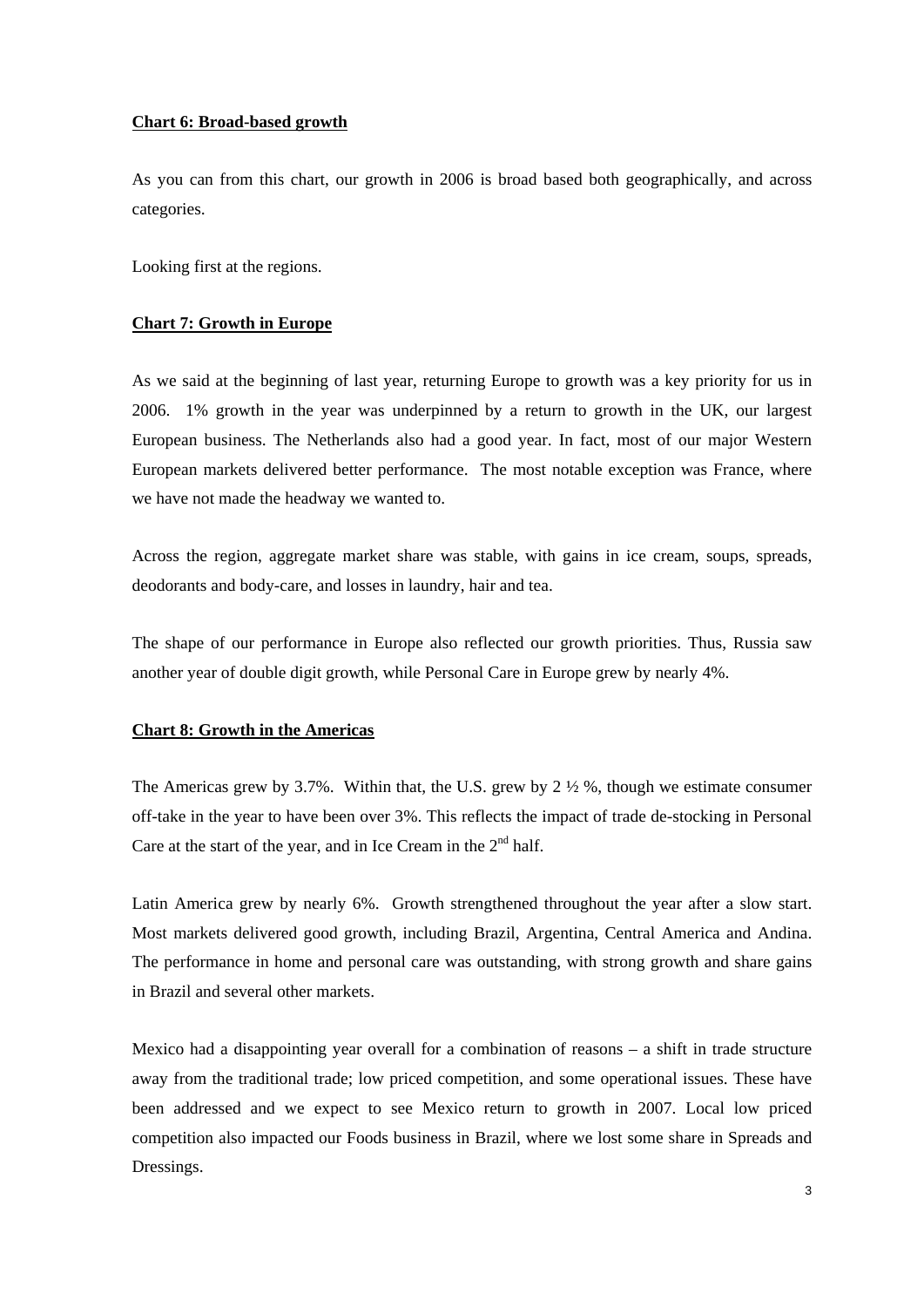### **Chart 9: Growth in Asia/Africa**

Across **Asia and Africa**, we continued to see strong organic growth of nearly 8% in the year. Growth was faster in Foods than in Home and Personal Care, albeit from a smaller base.

Of the larger markets, India, China, Indonesia, Turkey and Arabia all grew well. Our strategic focus on China has resulted in growth of nearly 30% in 2006, after growth of over 20% in 2005. Australia also returned to a satisfactory level of growth in 2006.

South Africa and Thailand posted weak growth, although both exited the year with stronger numbers.

Sales in Japan declined in 2006, despite the success we have had in protecting our market shares in Hair.

### **Chart 10: Sales in D&E markets**

As in 2005, our growth in D&E markets of 8% in 2006 is a major contributor to Unilever's overall growth in the year. This, in turn, is strengthening our portfolio, with 41% of sales derived from D&E markets as compared to 34% in Western Europe.

Turning now to the categories.

### **Chart 11: Personal Care**

**Personal Care** is another of our growth priorities. After a weak performance in 2004, we are now firmly back to where we should be, with growth of over 6% in 2006.

This category best exemplifies the combined power of big brand ideas, global innovation and excellent local execution. All our big personal care brands, including Axe, Dove, Lux, Rexona and Sunsilk, contributed to this performance, driven by global innovations such as Dove Summer Glow, Axe Click, Rexona World Cup and Sunsilk colour enhancing. Rexona, sold as Degree in the U.S., became a  $\in$  lbn+ brand in 2006, having grown by nearly 13% in the year.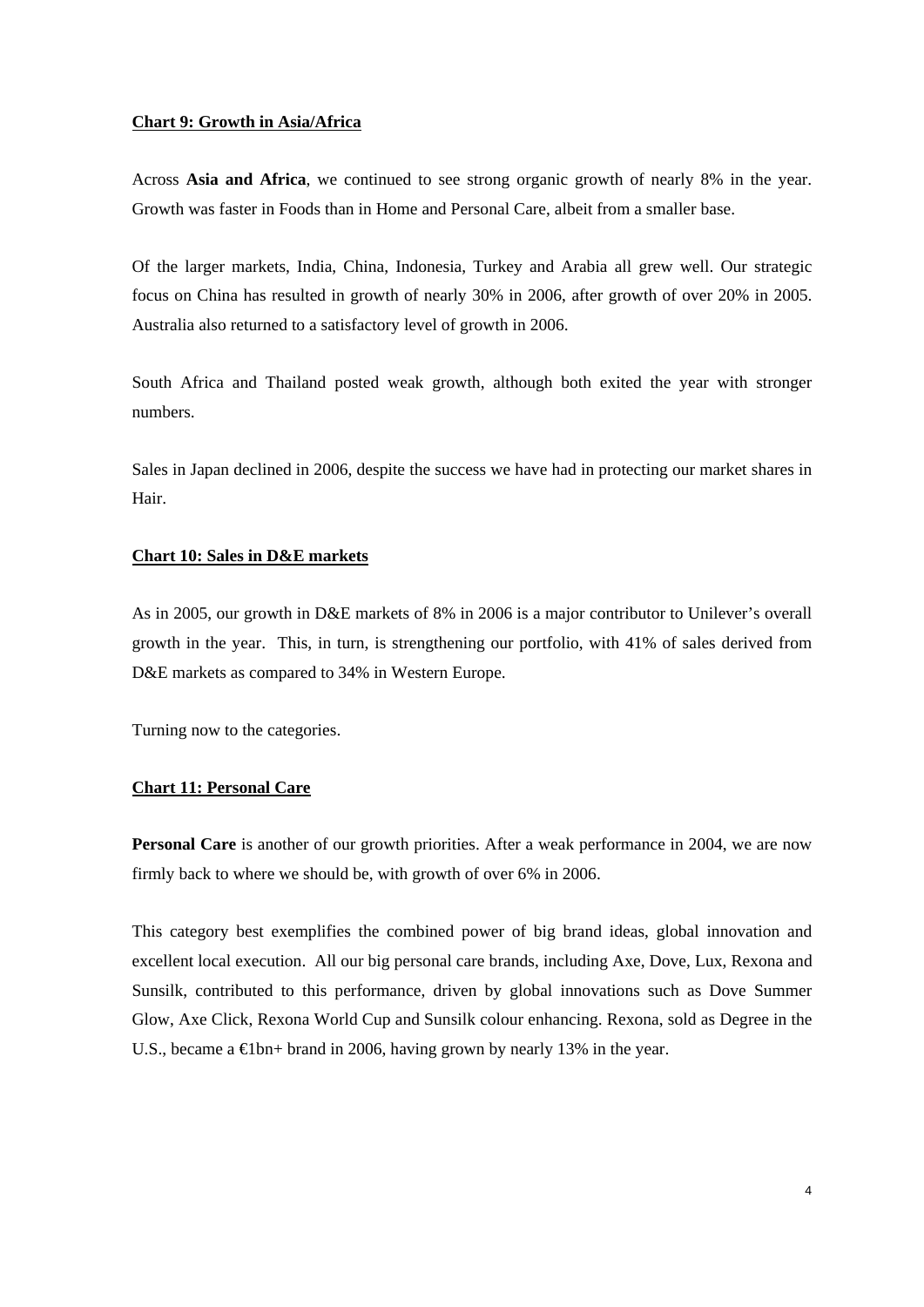### **Chart 12: Home Care**

**Home Care** growth of 2.3% in 2006 reflects some very different performances within the category.

Our Laundry business across Asia and Latin America continued to perform well. Our global 'Dirt is Good' platform, which accounts for nearly half of our total sales in Laundry, grew by over 5% in 2006, driven by marketing initiatives such as the 'Back to School' campaign in South East Asia.

The 'all' brand in the U.S. also did well, with the 'Small & Mighty' 3 times concentrated detergent generating sales of over \$100m in the year.

Against this, Wisk in the U.S. declined in the year. Our laundry sales were also down in the UK and France, although there has been some improvement in the most recent share data in the UK.

In household care, focus on innovation at the core of our Cif and Domestos brands resulted in a year of good growth for the category.

### **Chart 13: Savoury, Dressings & Spreads**

Our overall growth in **Savoury and Dressings & Spreads** was 2.6%. Within this, our Heart Health brands grew at around 5% with a contribution from both the core product range and Pro-Activ cholesterol lowering products. Our family spreads brands also grew in the year.

Knorr, Unilever's biggest brand, grew by 4%. Much of this came from D&E markets, but Knorr also grew in Europe, with share gains in Germany, our largest single market for the brand.

Hellmann's grew by just under 2%. Modest growth in North America and Europe was helped by an improving innovation pipe-line, for example the re-launch of 'Hellmann's Light' in Europe. However, sales declined in Latin America due to the low priced competition that I referred to earlier.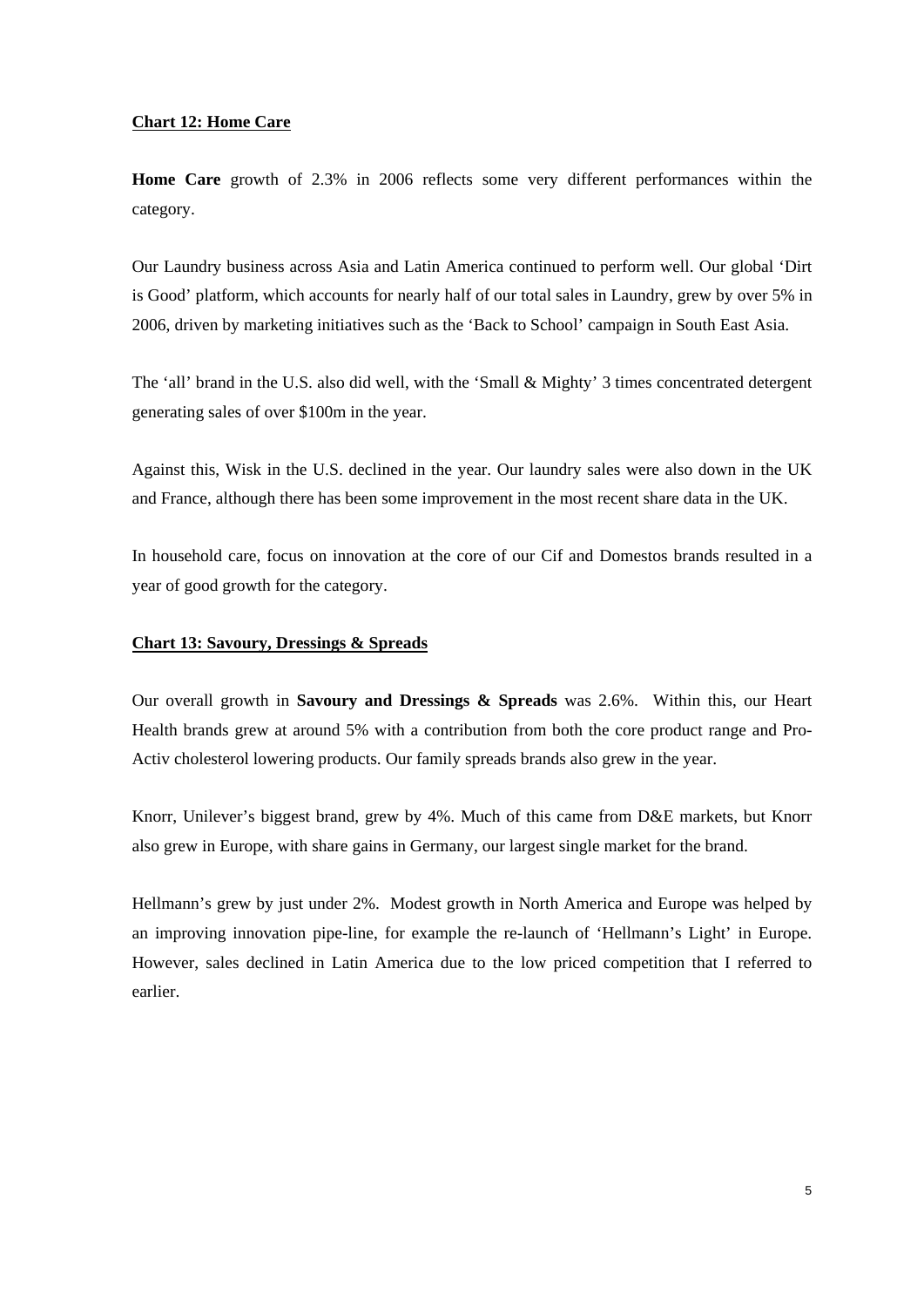#### **Chart 14: Ice Cream & Beverages**

Growth in **Ice Cream & Beverages** of 3.7% included a solid year of growth and global share gain in Ice Cream. That said, U.S. Ice Cream was below expectations. This reflected a change in the market dynamics, with lower promotional spending by the lead players leading to lower market growth and trade de-stocking. Our market shares in US Ice Cream are up year on year, but fell back slightly in the  $4<sup>th</sup>$  quarter.

We also saw good growth in Tea, with Lipton growing by around 4%, driven by a step-up in innovations such as pyramid bag flavoured teas.

Our Lipton read-to-drink joint ventures, which are not included in our sales figures, grew by around 25%.

And finally, Slim\*Fast returned to growth although the US meal replacement market is still not growing. And AdeS soy based fruit drinks continued to grow strongly in Latin America.

### **Chart 15: Operating margin**

Let me now talk about our margin development, both in the full year and in the fourth quarter.

As Patrick said earlier, although we ended the year with an operating margin of 13.6%, 0.4% ahead of last year, we had been looking for a better underlying development.

After stripping out restructuring, disposals and impairments, and the other one-off items, the change in our operating margin was down 30 bps in the year.

This was entirely driven by a nearly  $\leq 300$ m increase in A&P spend, to  $\leq 5.2$ bn or 13.1% of turnover.

Our savings programmes delivered around  $\Theta$ 00m in the year. Of which about half was from buying savings and the remainder from One Unilever and other initiatives.

Nevertheless, both gross margin and overheads were broadly flat as a percentage of turnover.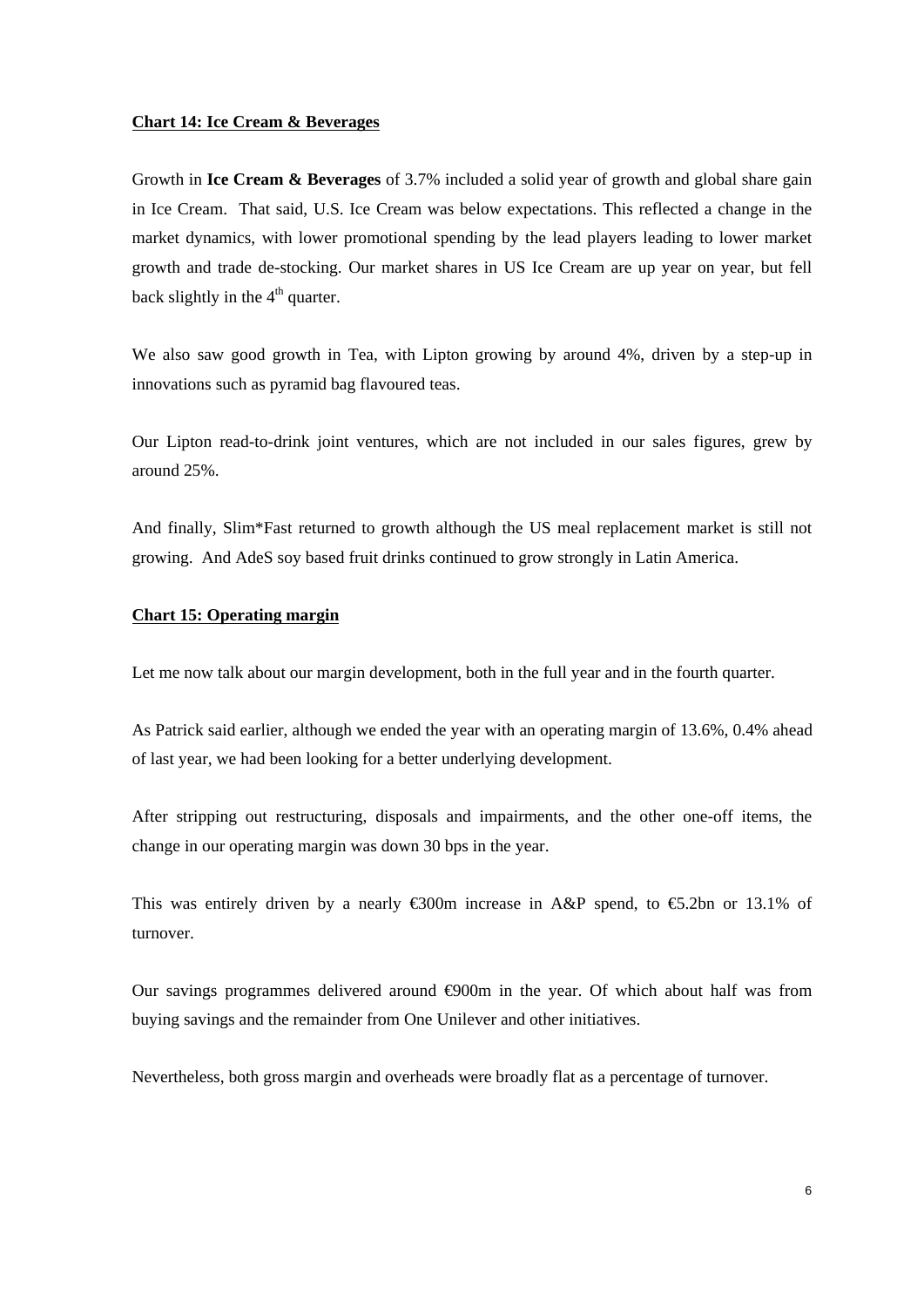Overheads development was more or less as we expected. 'One Unilever' savings were offset by a combination of cost inflation and planned increases in infrastructure. These included enhanced sales and marketing capability in several D&E countries increased investment market research and development, and the setting up of the European Supply Chain organisation based in Switzerland.

Looking forward, we expect to see overheads fall as a percentage of turnover although we will continue to build selectively our capabilities in support of growth priorities.

Overheads may have been in line with expectations, but gross margin was not.

Where competitiveness allowed, we have raised prices to recover costs, most notably in the US, Asia and Africa. On average, pricing is now running at just over 1%, which is close to our longterm average, but well ahead of recent years.

Despite the significant contribution from savings, increased pricing and the benefit of volume growth and better mix, higher than expected commodity costs left gross margin below expectations.

### **Chart 16: Commodity costs**

We incurred over €600 million in additional commodity costs during the year, equivalent to around 160 basis points of operating margin, even higher than the 150 basis points we saw in 2005.

The prospects for home and personal care input costs are now more favourable as the mineral oil price has eased over recent months, but food commodities continue to rise, especially edible oils. Overall, we expect a further increase in input costs in 2007, but not by as much as last year.

#### **Chart 17: Q4 Operating margin**

Turning to the operating margin development in the fourth quarter. This year we had two significant one-off gains totalling €266m, reflecting changes we have made to pension and health care benefits in the UK and the US. These, together with  $\bigoplus$  1m of disposal gains in the quarter was more than offset by a restructuring charge of €469m. This raises the full year restructuring charge to just over  $\epsilon$ 700m, or 170 bps versus our 'normal range' of 50-100 bps.

This acceleration of restructuring in the  $4<sup>th</sup>$  quarter was largely in response to the need to move quickly to eliminate overheads in Europe following the Frozen Foods disposal.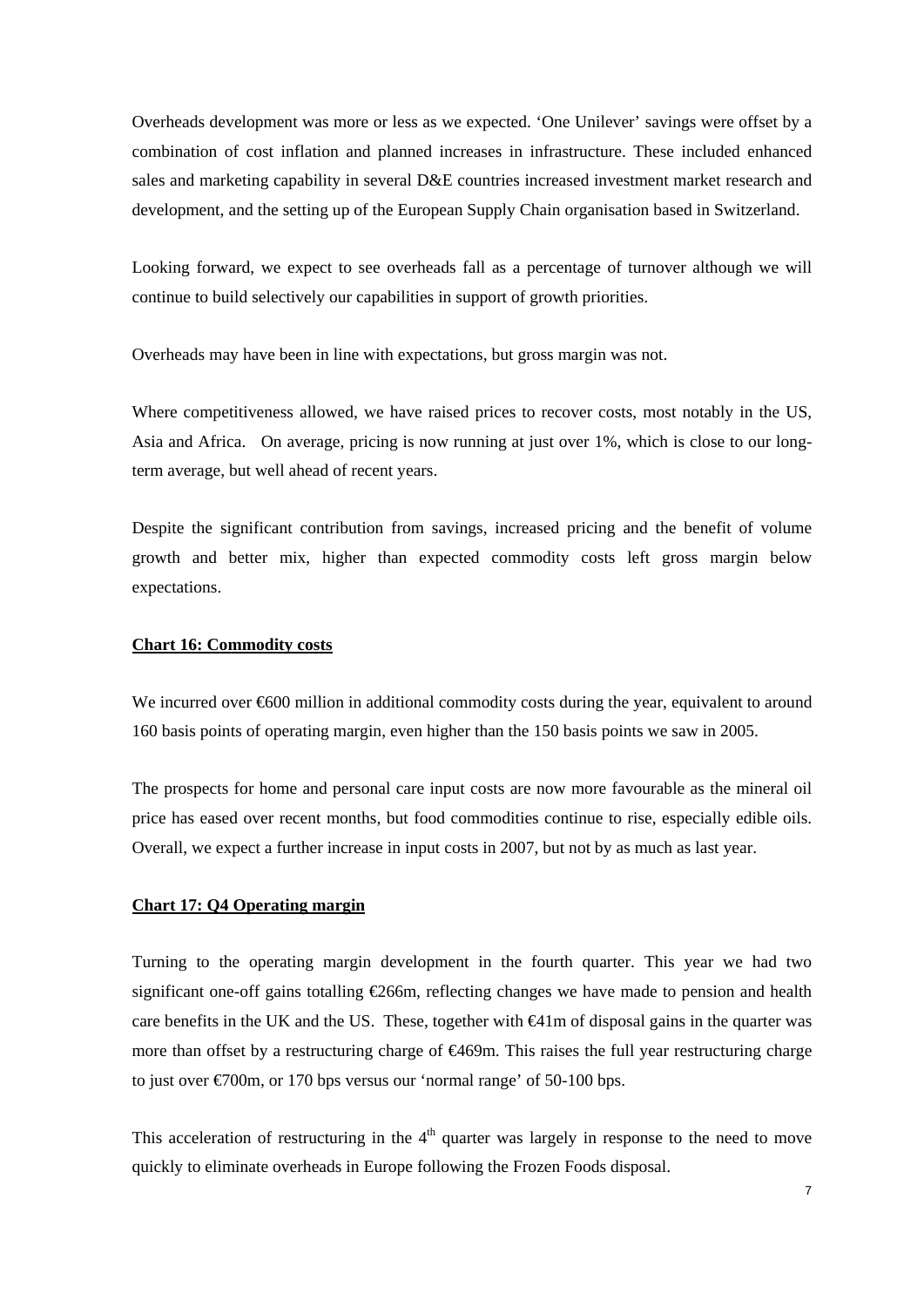Before the impact of restructuring, disposals and impairments and excluding the pension and health care gains, the operating margin in the fourth quarter was 10 bps higher than in Q4 2005.

We had expected a stronger improvement in the quarter, mainly because in Q4 2005, we had a particularly high rate of spend on A&P and on market research and development costs.

A&P was in line with our expectations – virtually flat in absolute terms, 50 bps down in the quarter,

Gross margin was slightly lower and overhead costs slightly higher than we expected. There are two factors in play here:

First, commodity cost inflation eased slightly in Q4, but by less than we expected.

Second, we had another high quarter of market research and development expenditure, in preparation for a strong 2007 innovation programme.

#### **Chart 18: Drivers of 2006 EPS growth**

I have talked about operating margin. Now let's look at some of the other earnings drivers where there has been excellent progress in 2006:

The strong performance from our Lipton JVs, mentioned earlier, and the realisation of profits from our venture capital investments were major factors in a 400% rise in income from JVs/associates.

#### **Chart 19: Tax rate development**

The tax rate was 24% in the year. There has been a lot of work done to improve Unilever's structural tax rate, including initiatives such as the reorganisation of our European supply chain management that I mentioned. This has led to a steady reduction in our tax rate over recent years, and allows us to reduce our long-term guidance from around 28% to around 26%. For 2007, we expect the rate to be around 24%

#### **Chart 20: Drivers of 2006 EPS growth**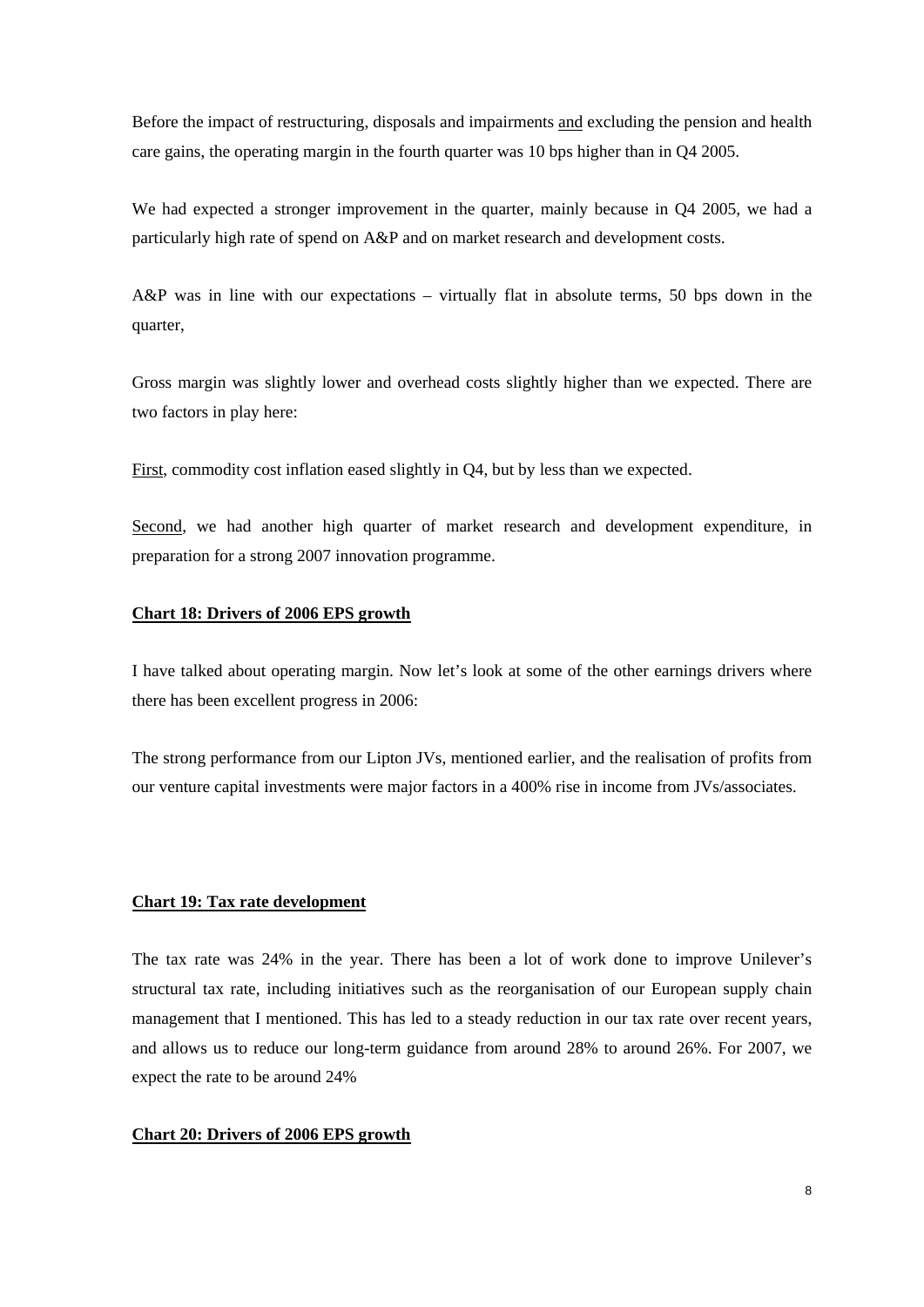The cost of financing our borrowings was reduced by 17%, including the benefit of a lower level of net debt.

The overall pensions deficit as calculated under IFRS has been greatly reduced by the increased cash contributions made, strong returns on assets and higher interest rates. Our overall shortfall has fallen from  $\epsilon$ 5.6 billion to  $\epsilon$ 3.1 billion before tax, with a small surplus in aggregate on funded schemes. The finance charge has reversed from a negative to positive and should improve further in 2007.

Against these gains, in the third quarter we took a provision of  $\epsilon$ 300 million for compensation payments relating to the 2005 conversion of preference shares.

Taken together, these contributions translate into a 10% rise in net profit and an 11% rise in EPS from continuing operations.

Total EPS includes the €1.2 billion net profit on the sale of frozen foods businesses in Europe in the fourth quarter, and was up by 27%.

### **Chart 21: Cash flow**

2006 was also another year of strong cash flow.

Un-geared free cash flow increased by  $\bigoplus$ . 2bn to  $\bigoplus$ . 2bn. An increase in capital expenditure behind our growth plans was more than offset by structural improvements in both working capital and tax.

We remain on target to hit €25-30bn un-geared free cash flow for 2005-2010, although it should be noted that disposals have reduced our cash generation over this period by around  $\epsilon$ 1.2bn.

### **Chart 22: Uses of cash**

Turning to the uses of cash. From 2001 to 2004 our priority was to strengthen the balance sheet, restoring financial flexibility after the Bestfoods acquisition. In 2005 we stepped-up the return of cash to shareholders to  $\epsilon$ . 23 billion including dividends and share buy backs, and increased it again to €2.6 billion.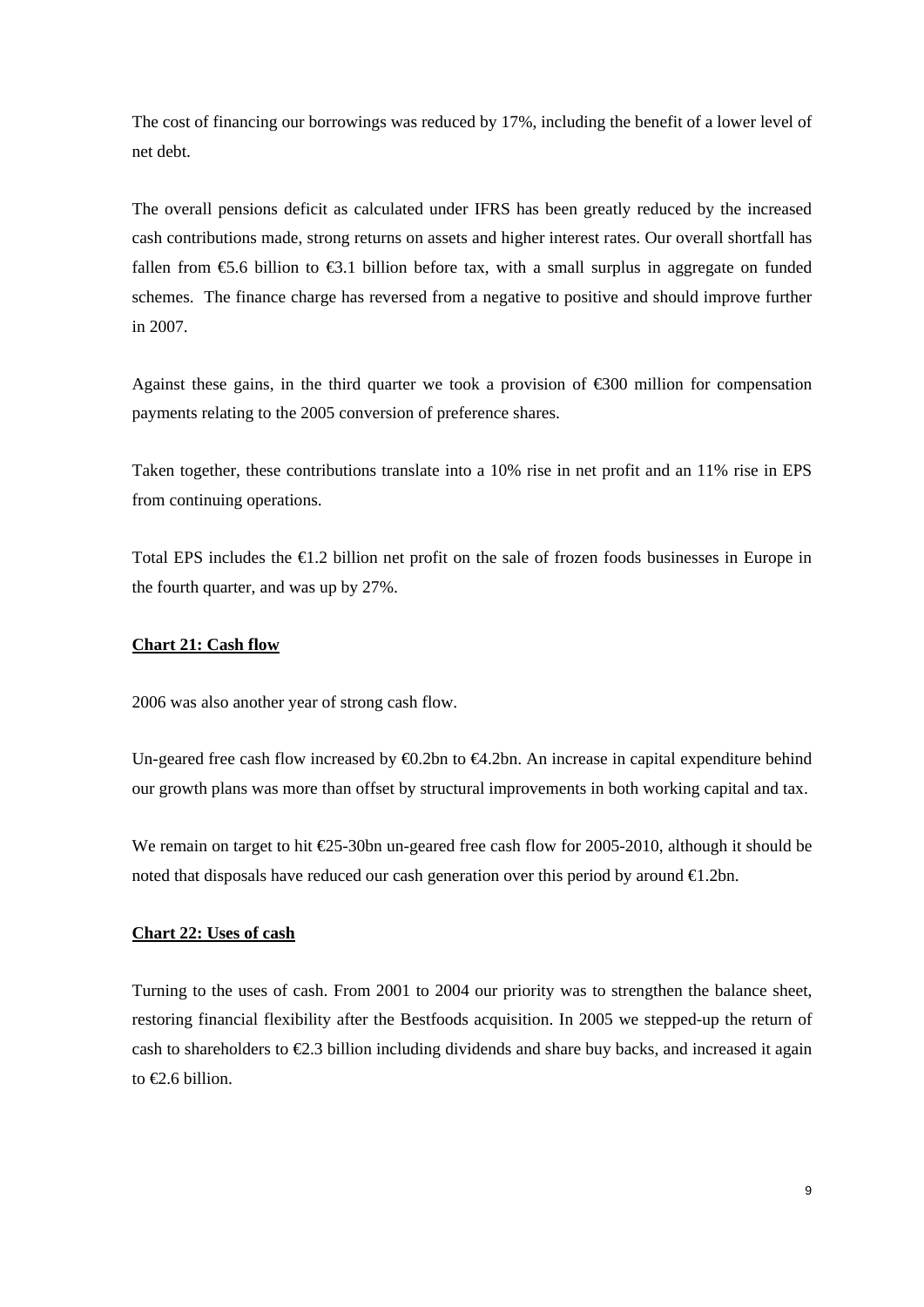As we exit 2006, we have a balance sheet which we view as consistent with our financial strategy for a strong single 'A' credit rating. Looking forward, we are proposing a 6% increase in the total 2006 dividend. This does not include the €750m one-off dividend paid in December. In addition we plan to buy-back €1.5bn of shares this year.

### **Chart 23: Return on invested capital**

Our other long-term financial metric, return on invested capital, rose from 12.5% in 2005 to 14.6% in 2006. Both years included significant profits on disposals of discontinued operations. Excluding these, ROIC increased from 11.3% to 11.5%.

#### **Chart 24: Outlook 2007**

Finally, you will have seen our outlook statement in this morning's press release. Let me reiterate the main points.

We expect little change in the business environment, that is to say, steady market growth, with continued strength in the emerging markets.

Commodity costs will continue to increase, although we expect to see some easing of year-on-year increases through the year, more in HPC than Foods.

Against this background, we expect a strong innovation programme in 2007 to lead to sales growth in the 3-5% range.

With regard to margin development, we are targeting a reported operating margin above this year's 13.6%, with restructuring in the 50-100 bps range..

Now let me return you to Patrick.

**Patrick Cescau – Unilever Group Chief Executive** 

### **Chart 25: Strategy, Change, Performance**

Thank you Rudy.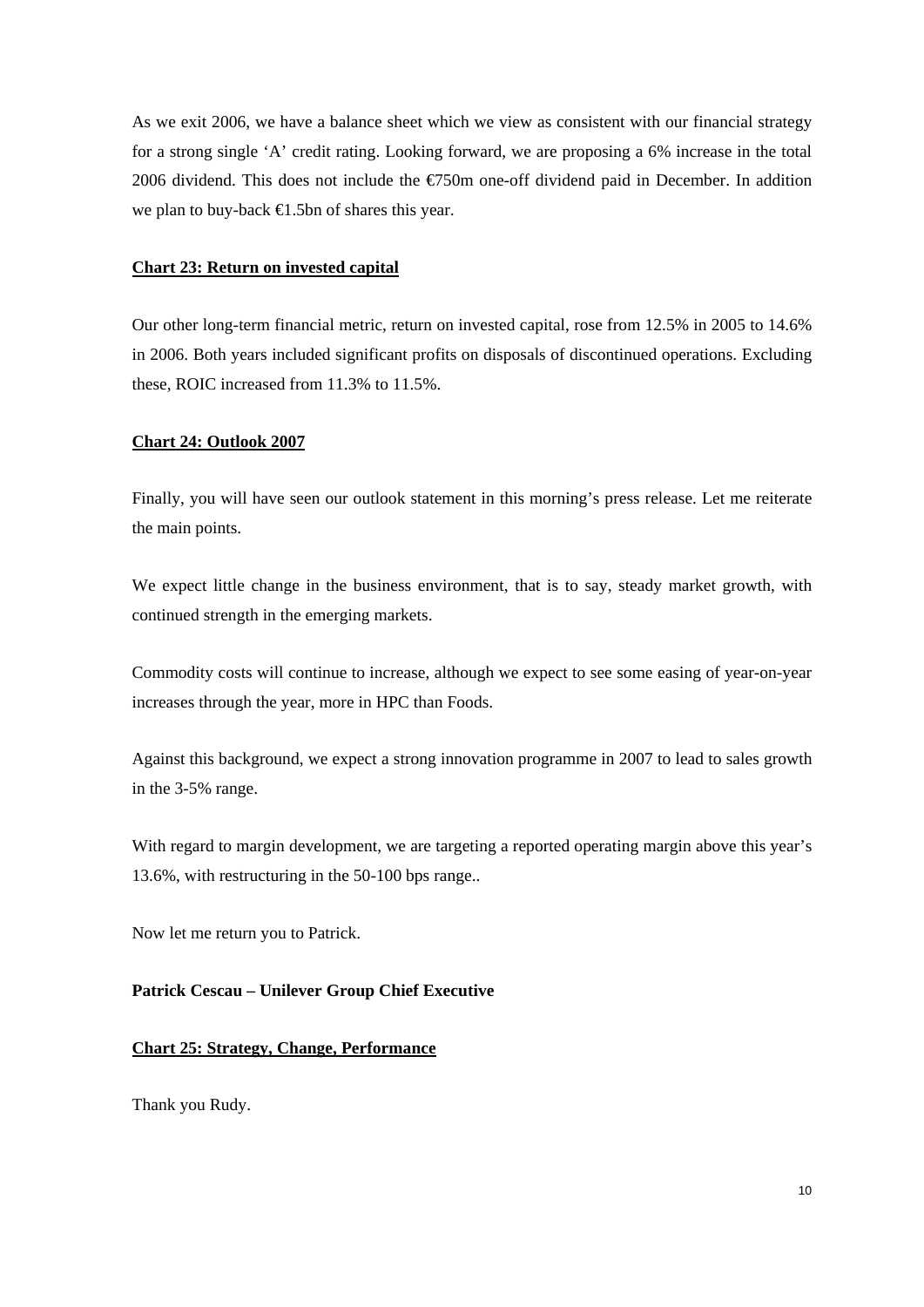As you know, we have been pursuing a very clear and deliberate strategy and a major programme of change.

Today, I want to say something about the progress we are making. And I want to set out *how* the changes we are making are impacting on our results – and how they are setting our course for 2007 and onwards.

First, a quick reminder of where we have come from.

As Rudy said earlier, Q4 2006 was the  $7<sup>th</sup>$  consecutive quarter of growth in or around the 3-5% range. Prior to that, Unilever had stopped growing. Moreover, we were losing share to our competitors. We knew that in order to put the company back on track we had to address fundamental issues and make fundamental choices.

We did both.

Inevitably, there have been a number of elements to the change programme, but there are – essentially - two building blocks. Everything we have been doing falls under the headings of…

- A new growth strategy
- And a new organisation and new ways of working to support that strategy.

Both are essential and both are delivering.

Let me start by saying something about our growth strategy.

#### **Chart 26: Unilever's growth priorities**

In my introductory remarks, I made clear that growth had to be my number one priority.

But not growth based on quick fixes. Sustained, profitable growth, derived from a stronger portfolio. That has been our guiding principle.

The first thing we had to do was to make clear choices, to choose where to play.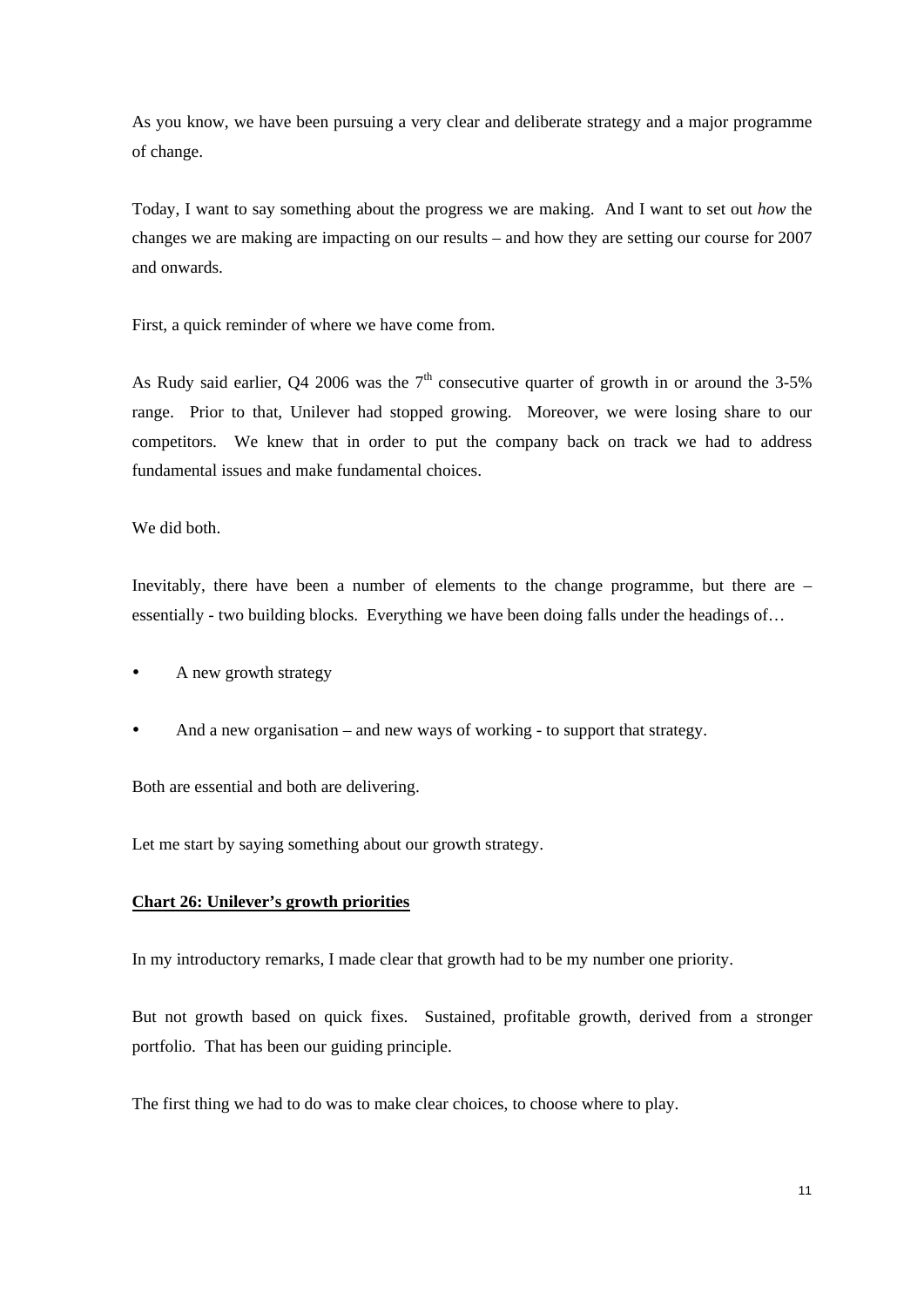We set priorities and concentrated our resources on building more leadership positions in high growth spaces.

This has helped to deliver results in the short term, but – critically – it's improving the shape and quality of the portfolio over the longer term.

Let me remind you of the choices we have made.

First, to focus on Developing and Emerging markets where our leading positions are a unique source of strength for us.

Second, to build categories where we have strong global or regional positions. This includes several of our Personal Care categories – Deodorants, Personal Wash and Skin Care, for example, but also categories such as Savoury, Ice Cream and Tea.

And third – the Vitality space. We know that in *every* category you have a growth space, which in our case is increasingly about health and wellness - Vitality. This is true in both developed and developing markets. It explains our emphasis on brands that make people 'look good, feel good and get more out of life'. That's why capturing the opportunity in Vitality is the third of our priorities.

Those are our priorities. At the risk of over-simplifying, it's about D&E, Personal Care and Vitality.

At the heart of this strategy has been the concentration of resource behind our best growth opportunities.

That is why three-quarters of additional A&P spend went behind these priorities in 2006.

The results speak for themselves

### **Chart 27: Priorities driving growth**

Growth in Personal Care had stalled in 2004. In 2005 and 2006, growth was in excess of 6% back up with the best of our competitors.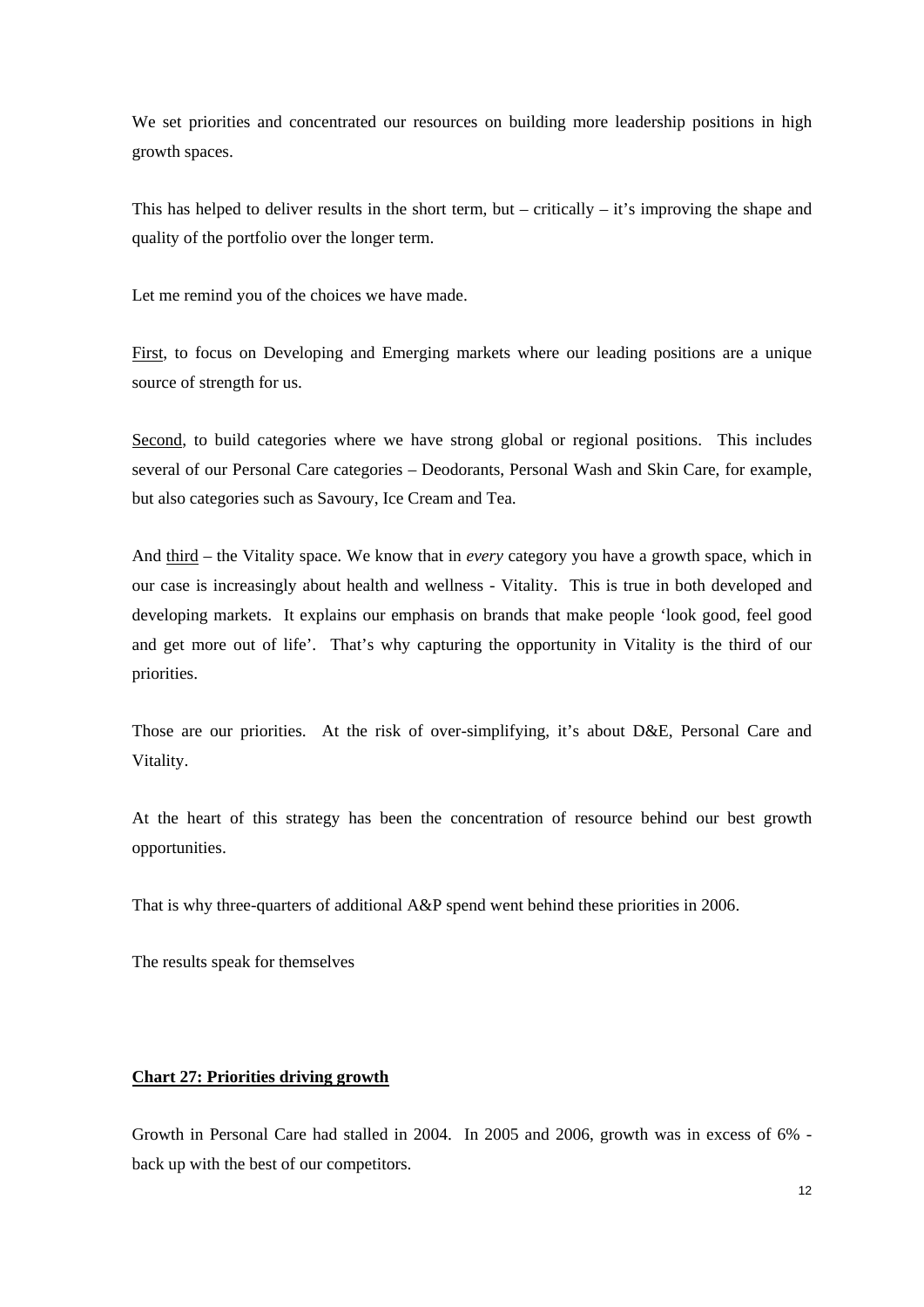And in developing and emerging markets, we achieved growth of around 8% in 2006.

As importantly, the share of turnover in these priority areas is also growing. D&E markets have increased, for example, from 36% of turnover two years ago to 41% now. And Personal Care has gone from 25% to 28%.

That is what I mean when I talk about improving the quality of the portfolio.

I can illustrate this at the category and brand level.

You already know the story in Deodorants – a global category with market growth of 6% a year. We're the global leader, growing at double-digits and increasing share consistently over the last five years.

What you might not know - quite so well - is the story of Dirt is Good, our laundry brand.

# **Chart 28: The relentless rollout of 'Dirt is Good'**

From a disparate collection of brands with various positionings, we have created a 2.5 billion euro brand platform, one with common technologies, common advertising, common R&D and common innovations. And, by the way, it grew last year at 5%.

#### **Chart 29: Our €1 billion+ brands**

As a matter of fact, our 12 one billion euro brands grew by nearly 5% in 2006 – a clear demonstration of the power of focus.

What does that say about the rest of the portfolio?

Well, every part of the portfolio has a clear role to play, either for growth ahead of the market, or to provide the funds to fuel growth in the more attractive high priority areas.

Take Household care. Strong in Europe, but not a global priority. Yet, through focus, clear targets and the freedom to operate, the category grew last year by an impressive 6%.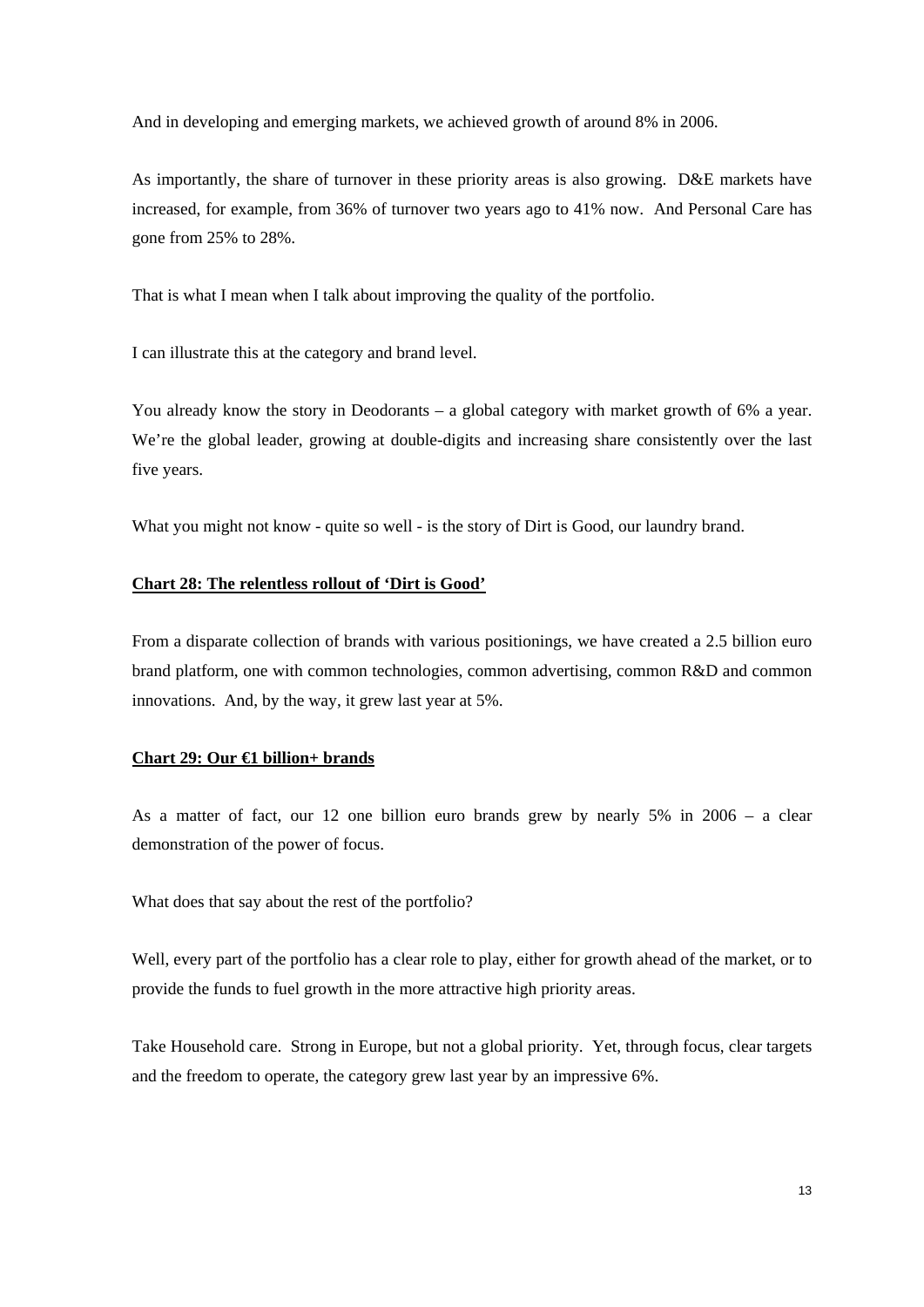And with the parts of the portfolio that didn't fit, we have been prepared to make disposals. Fine Fragrances in 2005 and Frozen Food in 2006.

Overall, we're driving for a portfolio of global brands, growth categories, leading shares in faster growing markets. Again, improving the quality of the portfolio.

### **Chart 31: Unilever's organisation**

Let me turn now to the other key elements of our change programme – creating a new organisation and introducing new ways of working.

As with our growth strategy, we have not been tinkering at the edges. The changes have been fundamental. And they are still taking effect – I'm not here to tell you that the process is complete; there's a lot still to do. What I *can* tell you is that there is mounting evidence that the organisational changes are having a positive impact on our performance.

The overriding objective behind the changes has been to align the organisation behind the strategy.

#### **Chart 32: Clear, distinct, complementary roles**

The first steps we took were to create a more professional and thoroughly interdependent organisation. Category leaders and customer managers who are expert at what they do, not jack of all trades.

This is all about clarity of roles.

Categories to deliver global platforms.

Regions to execute and make it happen on the ground.

The result has been better category strategies and better quality mixes, delivered faster and more reliably.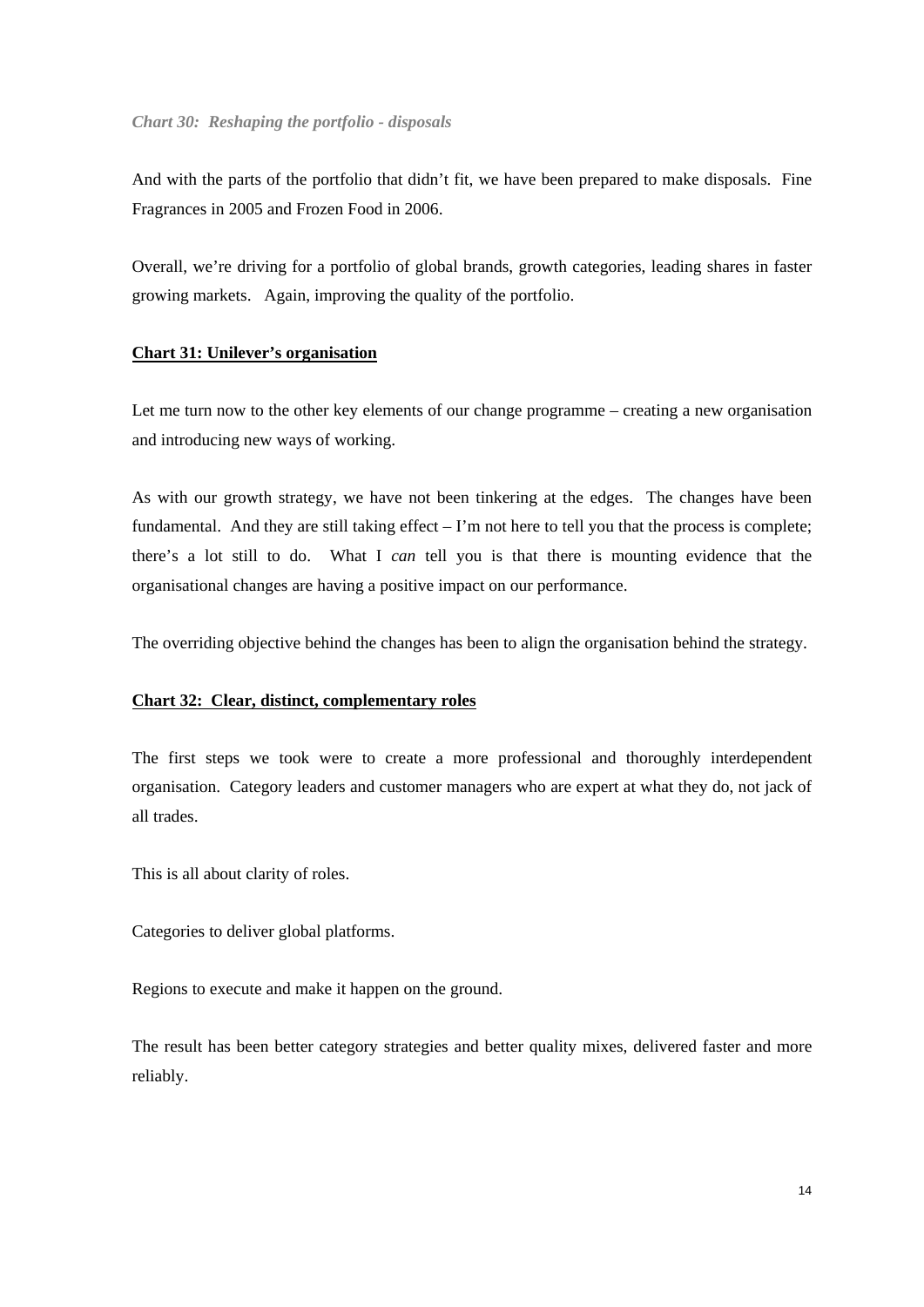#### **Chart 33: Better category strategies**

Take hair care in North America. Before, we had a fragmented portfolio of weak local brands. Over recent years, we've totally revamped the portfolio. We've sold several minor brands. We have strengthened Suave – the US volume leader – with a better mix and a compelling value position. We've launched Dove, and followed through with the kind of pipeline of innovations you get with a major global brand. And, as a third step, we've launched Sunsilk, a 1.1 billion euro brand worldwide. As a result, we now have a powerful portfolio of big brands, backed by global resources. A better platform to build upon.

#### **Chart 34: Bigger, better innovation**

The effect of these changes has also been to deliver better, more powerful and more differentiated innovations. If you had looked at our portfolio of innovation projects during the previous couple of years, you would have seen a number of global projects but also a lot of medium-size or small projects. It meant much of our effort was applied to only a handful of markets. We were not fully leveraging our scale.

Bringing a category together with single point responsibility for the totality of innovation for that category has meant we eliminate overlap. We can take several ideas – which individually might have been ok - but together become a much bigger idea to put our muscle behind.

### **Chart 35: Dove Pro.Age**

So the fewer, larger projects get scale and better resources. And the projects become more visible, more impactful. Take Dove Pro.Age for instance. Building on the remarkable success of the 'Campaign for Real Beauty', Pro.Age is the first collection of beauty products especially formulated to meet the skin and hair needs of women over 50, launching simultaneously in the US and across Europe as we speak.

### **Chart 36: Idea! from Family Goodness**

And the examples aren't confined to HPC. The same thinking is taking root in our food brands, as with our Family Goodness brand, Blue Band/Rama, the first margarine to contain nutrients to support mental development - a breakthrough innovation, already in nine European countries and rolling out further in 2007. Or Knorr Bouillon, which we have totally rejuvenated across 11 European markets, and which will be on shelf across the whole of Europe during 2007.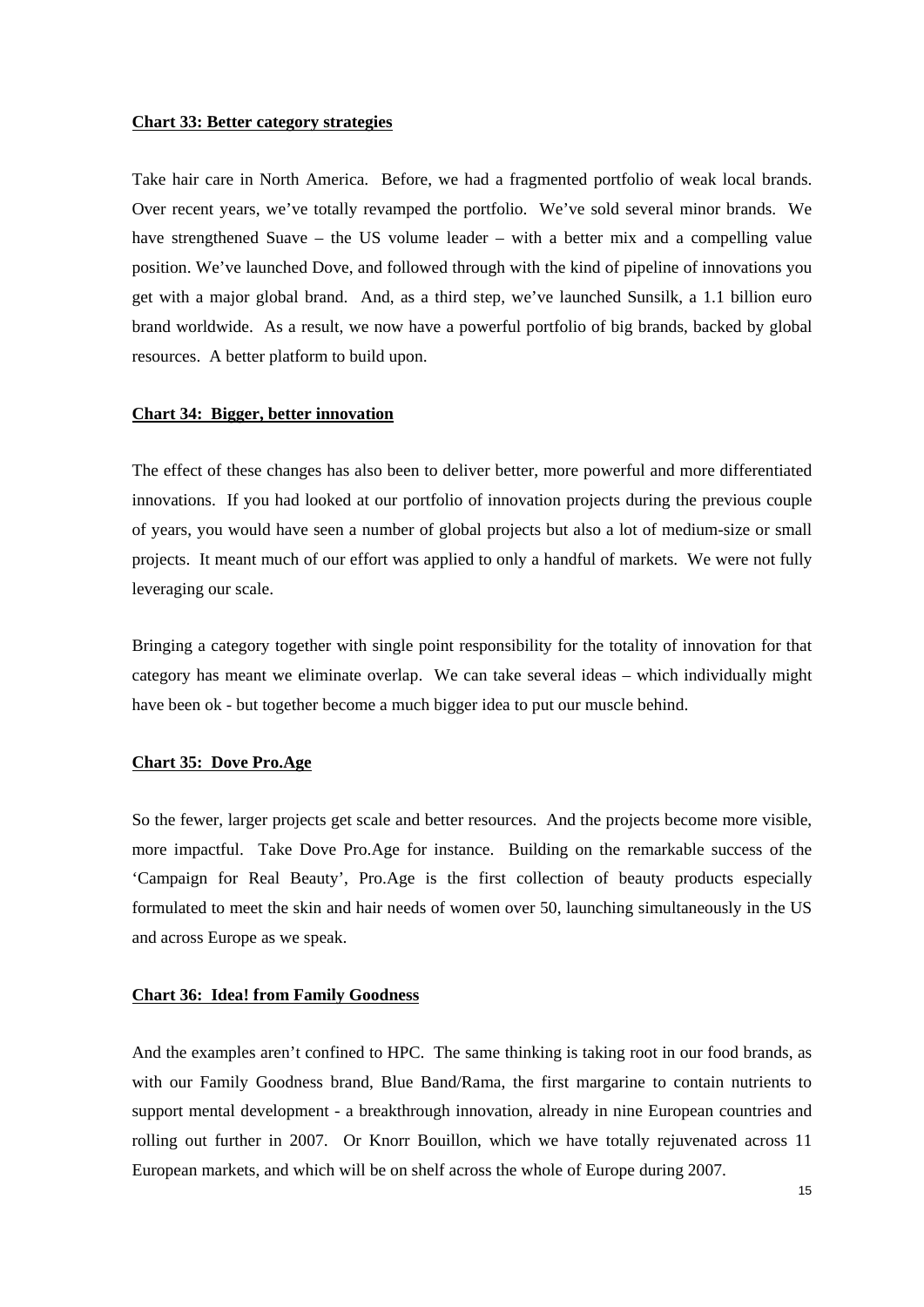## **Chart 37: Building capabilities**

So, in the new Unilever we have Category people focused on better category management, better brand mixes, better R&D and bigger and better innovations.

Equally, we have our people in the Regions, free of distractions and able to concentrate fully on their consumers and their customers.

The next stage was to provide them with the tools to deliver.

We have therefore focused on building our capabilities in two mission critical areas:

- Brilliant Consumer Marketing for our category organisation
- And 'Win with Customers' for our 'Go to Market' organisations.

# **Chart 38: Winning with customers**

In the past, 'Win with Customers' was not always in Unilever's DNA. Execution was seen as somehow less exciting.

But the world has changed. We're putting in place the people and the tools to build performance partnerships with key customers, deploy shopper insights into innovation and brand activation activities, maximise on-shelf availability, drive down costs, and improve customer profitability via focus and efficient trade spend. Really fundamental changes, and backed up by new people, a new mindset and better systems and processes.

And we're getting positive results.

# **Chart 39: Wal-Mart's 2006 International Supplier of the Year**

Our customers tell me they see the change. A more responsive and competitive Unilever.

We now feature in the top group in the US Cannodale Survey. And we've just learned that we have won Wal-Mart's prestigious 'Vendor of the Year' in two important categories:

Health and Beauty, essentially covering our Hair, Deodorant and Personal Wash brands, and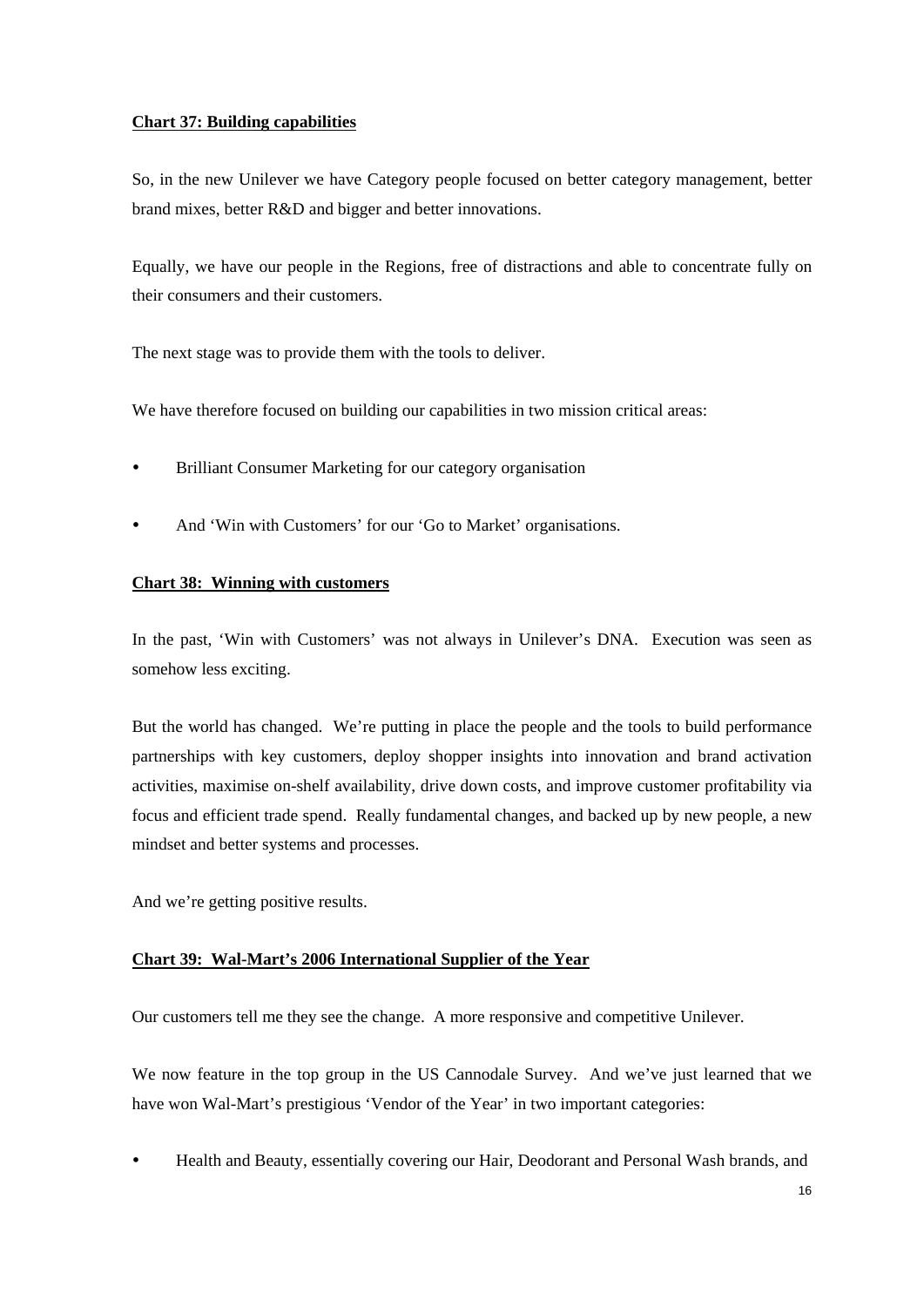The International category – a powerful recognition of Unilever's strength globally.

And our business with key customers is growing ahead of our average. Again: focus and quality of delivery.

### **Chart 40: Brilliant consumer marketing**

In Marketing we've always had great people and numerous examples of world class work. But we were not able to leverage the best of our brand development skills everywhere. But no longer.

We're building world class capability, orchestrated from the top down. And we're leveraging performance by moving the best people around, cross-fertilising between Foods and HPC. For example, the leader of Dove responsible for the 'Campaign for Real Beauty' is now running Knorr. We're creating a pool of talent with a more global orientation.

And again, we're getting results. At this year's Cannes Advertising Festival, for example, we won 37 of the prestigious Lions – three times as many as our nearest competitor.

So, we have clarity of roles and we are giving people the tools to do the job.

#### **Chart 41: Strategy into action**

What ties these things together is a highly disciplined approach we call, 'Strategy into Action'.

It means we now translate top Unilever growth priorities into local priorities, and action plans for each of the categories, regions and countries.

So today when I look at the priorities and plans for Russia, for example, for 2007, I can track exactly how Russia is working to the agenda of the priorities we've set for Unilever overall. I can check that the categories will deliver the brand mixes the country manager needs. I can see how it is working in the market. This is absolutely critical. The whole organisation can now sing from the same hymn sheet.

# **Chart 42: Simplification**

These changes have also helped to pave the way for radical simplification.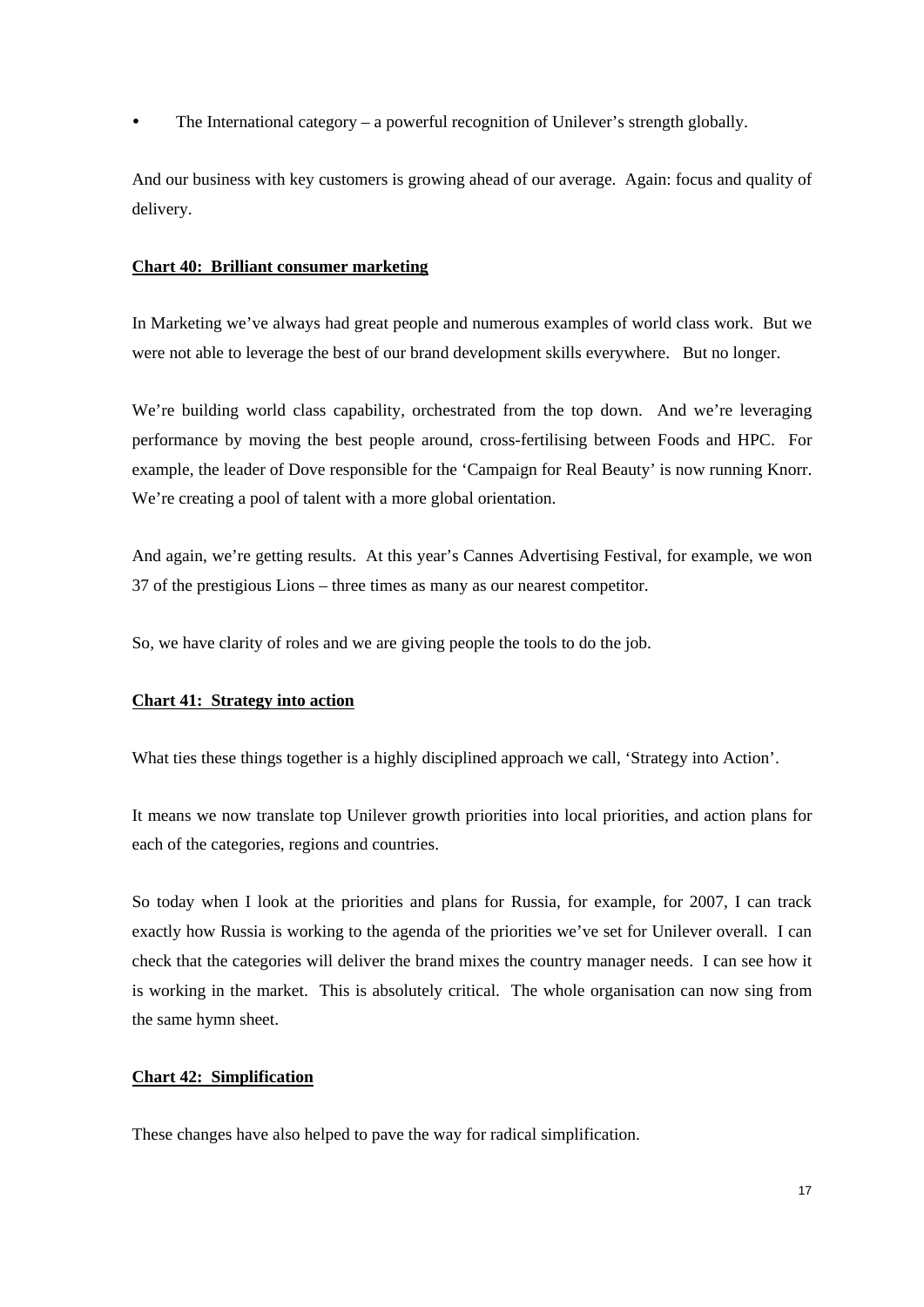Part of this has involved implementing the One Unilever programme. One big operating company in every country. That job is now 90% done.

But it has also meant reducing the number of people, and de-layering, especially at the top and middle management levels. We needed an organisation that was more nimble and able to deliver at speed.

There are many ways in which this is working in practice. The most telling example perhaps is the dramatically reduced distance that now exists between me and our key markets and brands. Take our business in China – with sales of over 600 million euros.

#### **Chart 43: De-layered, simpler, more effective**

In 2004, China was Unilever's 20th largest business, growing at 11%. It had three companies each with its own 'Go to Market' model. The three business leaders reported to two regional leaders, who in turn reported to two divisional heads.

Today, China is a single 'One Unilever' retail business, connected directly to the category structure, influencing brand and innovation plans, with one leader reporting directly to a member of my team. It has moved up to 15th in our league table, and grew by nearly 30% in 2006.

Equally, there is only one person between me and the Knorr global brand manager.

De-layered. Simpler. More effective.

### **Chart 44: Simplification saves money**

And simplification saves money to invest in growth.

Our supply chains are becoming more regional or global, with responsibility for managing them shifting away from local markets, so that the people on the ground can concentrate solely on the customer, on delivering the plan. We've started in Europe, with a regional supply chain based in Switzerland.

Harmonisation, common specs and processes are all unlocking further untapped savings. Thus, our buying savings continue to run at around €100 million per quarter. And we are outsourcing noncore activities like transactional services in HR and Finance.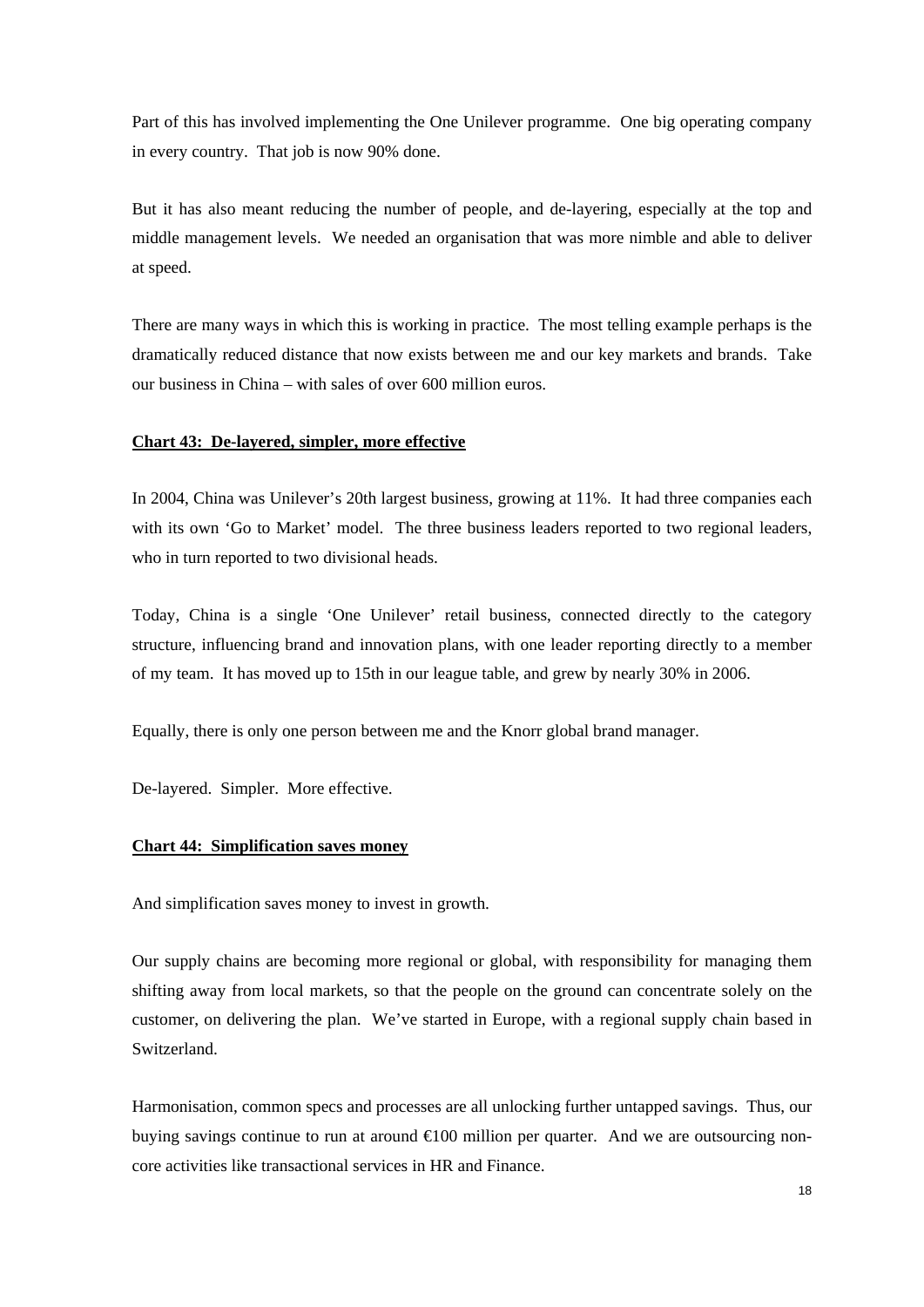#### **Chart 45: Culture and behaviour**

The last element in how we're transforming Unilever relates to our behaviours and culture. In many ways it is, of course, the most difficult area of all and takes time.

There are two key ingredients.

First, absolute clarity on the behaviours and the culture that we want to foster. A total Unilever team mindset. And we've done that. We now evaluate and reward our top leadership also according to these behaviours.

And, second, it was essential to inject new blood, internally and externally. Internally, by shaking up key positions. Starting in 2005 we began evaluating our top 200 managers. 70 have now gone. Many of the rest are in new positions. Across Western Europe, 2/3rds of our country leaders are new in their jobs since the beginning of 2005. And where necessary we are refreshing the gene pool by bringing in new blood from outside – for example, in HR, in Customer Management and in our US operations.

### **Chart 46: Strategy, change, performance**

This story taken together, I hope, describes why we believe we are making a fundamental and lasting change in the way Unilever operates.

So let me conclude… the message I want to leave you with is that this is a massive programme of change.

Not all of it is visible to the outside world.

But it is starting to become visible in our results.

However, there is a lot more to do. I fully recognise that.

### **Chart 47: Agenda for 2007**

My agenda for 2007 is more of the same.

Growth remains the number one priority.